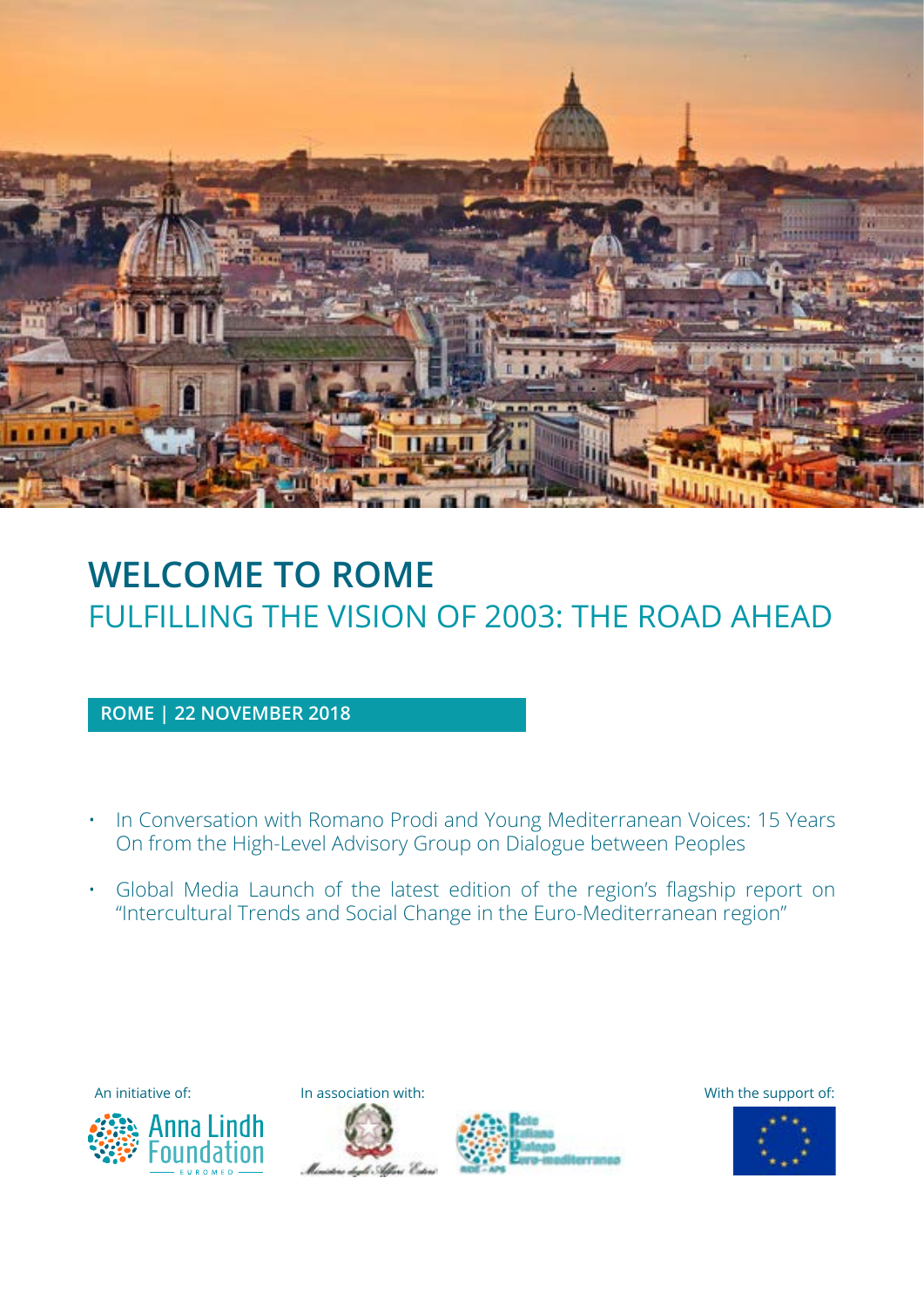**INTRODUCING OUR DEBATE**

*By the President of the Foundation*

## Fulfilling the vision of 2003: the Road Ahead

*"If we fail to invest in Culture now there is a danger that we will all be caught up in a global maelstrom in which cultures would be hijacked for the most retrograde and criminal ends.*

*If on the other hand, we all resolve to meet this challenge head on, in 25 years the people of both shores of the Mediterranean will form a human and economic community united by their common destiny and capable of making a lasting mark on history. Globalisation would not then breed marginalisation and the frustration and loss of identity this can engender."*

We start with the past, and one of the conclusions, above, from the report of the 'High Level Group on Intercultural Dialogue' established in 2003 by Romano Prodi, then President of the European Commission. That report led to the birth of the Foundation, and provided its guiding and operational template. Now, as we move to Rome to plan the future orientations of the Foundation, the words of Soren Kierkegaard are resonant: "Life can only be understood backwards, but it must be lived forwards."

The past will always provide a bridge to the future, and should also animate the present exchanges in Rome as we navigate together a course towards the fulfilment of that vision. It is 15 years since that meeting and attendant aspirations. We have 10 years remaining to finish the work of the formation of a common human and economic community in our region.

In its 15 year life the Foundation has weathered many existential storms and has faced different adversities in brave and pragmatic ways - by reinventing itself, seeking new mandates, extending its outreach, expanding its networks, and coalescing with diverse partners. This has been done while always maintaining the principles and values that underpinned the ethos of its establishment, and continues to act as a scaffold to the extension of the Anna Lindh house. The maturation process sees the Foundation now coming of age as our shared central institution and reference for youth and intercultural dialogue. But the path ahead to the realisation of the vision of the Group des Sages in 2003 is still strewn with challenges.

We live in a complex and conflictual, but interdependent world. Many of the old certainties concerning governance and the respective roles of states, intergovernmental organisations and civil societies have been eroded and undermined by violence and unrest in our societies. There has been a parallel, growing mistrust in traditional institutions and media, often fuelled by populism with the aid of deliberate disinformation. The violence of exclusion of our youth continues as disaffection grows with their lack of a role in society, the absence of an anchor on which to ground their hopes and dreams.

Now, in 2018, the Foundation is at a pivotal moment in its development as it reshapes its corporate identity in line with the consolidation of a strategic focus outlined in our adopted Strategic Plan; "Working Together Towards 2025." This envisages the preparation of the next generation with the necessary skills, confidence and commitment to create together lasting change in the face of the region's most pressing challenges.

This long-term vision for the Foundation further solidifies its links with the past, by remaining loyal to the founding operational principle and address the three required conditions outlined in the High Level Group Report; independence, as a guarantee of its credibility and legitimacy; sufficient financial and administrative resources in line with the scale of the challenges of bridging negative mutual perceptions; and visibility to ensure that the Foundation is seen as a credible, effective actor on this stage.

Together we can respond to the challenges outlined above. The Anna Lindh Foundation family is a large and diverse constituency of over 4,000 Euro-Mediterranean civil society organisations, diverse media and academic partners, EU institutions and international organisations, city representatives, researchers and entrepreneurs, our Board of Governors and our Advisory Council. This diffuse congregation of actors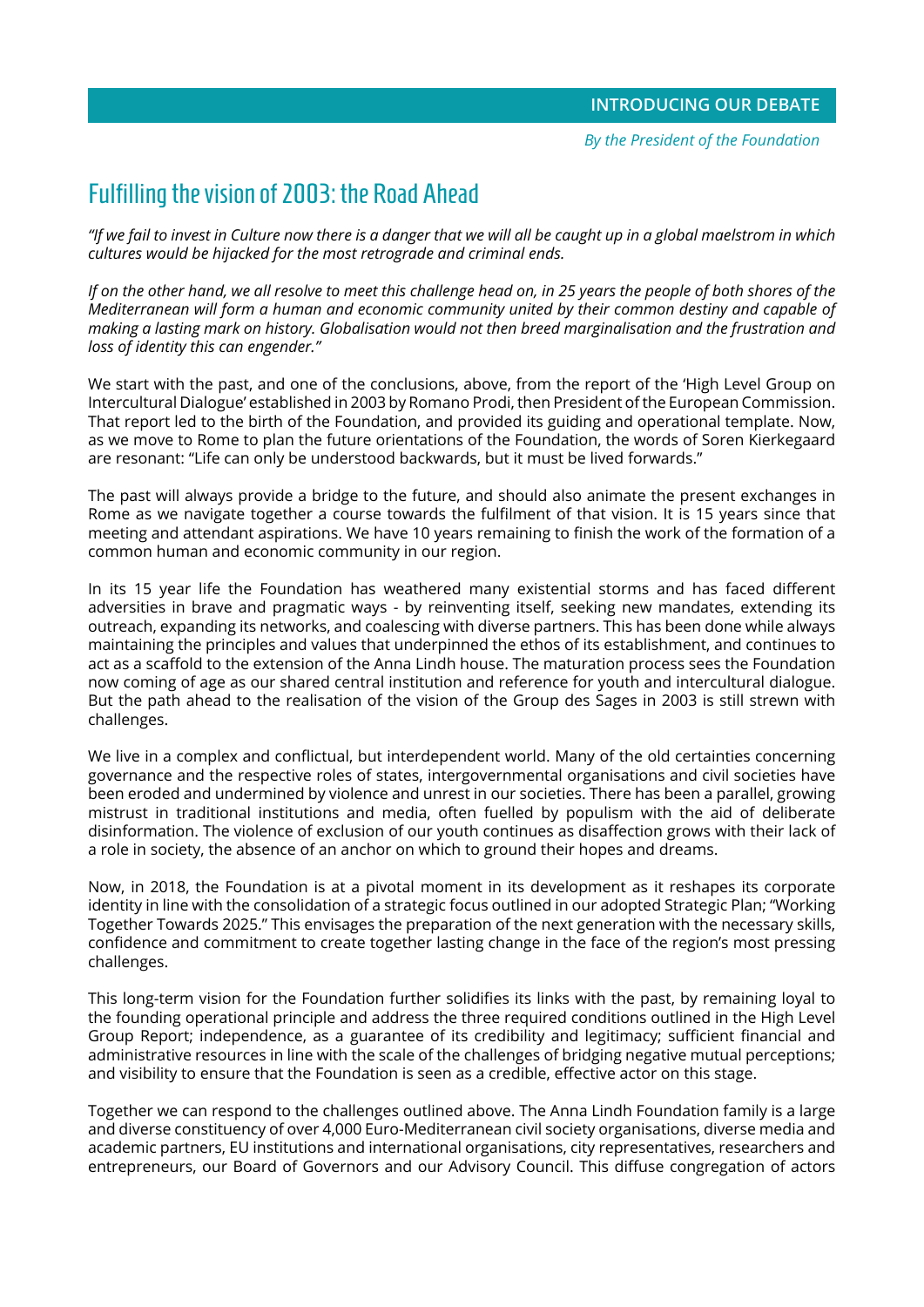is represented in Rome, where we look to you to assist in the advancement and endorsement of new thinking and policies that will help the Foundation as it pioneers new trails with old maps. There is much scientific evidence to assist us in our new and expanding endeavours.

The third edition of the Intercultural Trends Report, being launched here in Rome, provides ample data to support the above, as well as an evidence-base for required new thinking on how regional cooperation and global relations are constructed. It underlines strong support for bottom-up, youth-led cross-cultural dialogue and action, a move away from supply driven initiatives to more demand driven ones.

As we continue to respond to a sense of drift and disillusion among the youth of our region, it is primordial that we trust and invest in them, include them in the discussion of policies and by giving them a sense of ownership in the articulation of those policies that affect their lives and livelihoods.

This is the underpinning principle of Young Mediterranean Voices (the successor of the groundbraking Young Arab Voices). Two years after its launch the programme is already showing a maturity beyond its 'young' status. It is now primed to become a pivotal platform connecting youth voice and leadership across the Mediterranean region and further.

What started in Maghreb/Mashraq region, and is now extending across various EU countries, has also had pioneering exercises in the Sahel and Southern Africa. This joining of geographical, intercontinental dots resonates with current EU thinking in efforts to deal with the primary causes of migration, terrorism, climate change and development. Is it possible that this youth-led programme of debate, dialogue and outreach, tested in the laboratory of one of the world's most challenging regions, could become a microcosm for EU policies in external relations?

The findings in the Intercultural Trends Report are forward-looking and offer an encouraging green light for the Foundation's new programming and strategy adopted in liaison with our main donors in the EU and various partners. They include: investment in education and intercultural learning; promotion of youth-led debates and dialogues: working with cities and associated partnerships to develop circles of trust; the establishment of a media observatory on cross cultural trends. This latter finding echoes one of the explicit conclusions of the High Level Report of 2003 in relation to the creation of a media monitoring centre attached to the Foundation.

The Intercultural Trends Report reflects and represents a long-term strategy for investment in the next generation of young leaders. Beside the compilation and tabulation of data from opinion polling it also begs vital questions about States, multilateralism, inter-governmentalism and governance. The running thread through the data and analysis is a question that should inspire and frame our discussions in Rome. Echoing the 'collective call to action' articulated by Member States on the occasion of the 20th Anniversary of the Barcelona Declaration in 2015, is it not now time to build new partnerships of humanity, new unions of empathy and to consider a paradigm shift from investing in hard security based on risk to investing in youth-led dialogue based on resilience?

Let us try and build together a composite family built on the accumulation of our assets to help us move forward towards the realisation of that vision and aspiration of 2003. We can offer no more fitting legacy to the Founding Fathers, and to the woman who gave the Foundation its name – Anna Lindh.

Eliott Grym

**Elisabeth Guigou** President of the Anna Lindh Foundation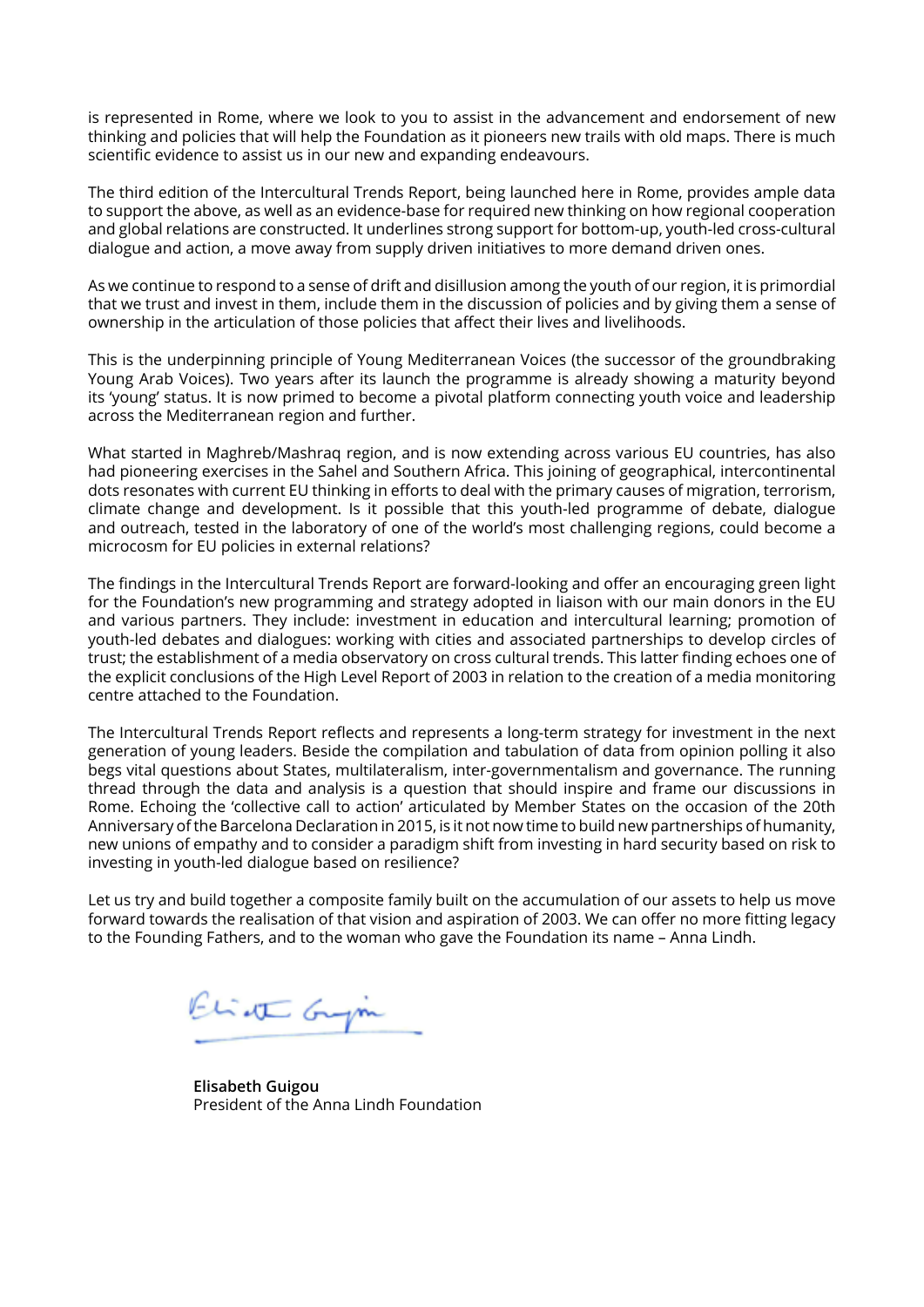**THURSDAY 22 NOVEMBER | 09.30-12.00** 

## **HIGH-LEVEL ROUNDTABLE**

## **Senate of the Italian Republic**

**Palazzo Giustiniani, Rome**

09.30-10.00 Welcome & Registration Coffee, pastries and a welcome to delegates joining the Anna Lindh Foundation high-level dialogue.



### **TIME FOR A REBOOT**

**15 years on from the High-Level Advisory Group: In conversation with Romano Prodi and Young Med Voices.**

The Anna Lindh Foundation was conceived in 2003 on the initiative of the President of the European Commission Romano Prodi, to "take action to restart dialogue and refuse the risk of clash of civilisations". A high-level Advisory Group was formed by Prodi to explore the roots of polarisations, takin into account the impact of conflicts in the Mediterranean and broader context of economic globalisation, immigration and "identity". Fifteen years on, in the face of growing mistrust and polarisation among societies, it is more relevant than ever to revisit this landmark report as the basis for re-launching a next generation blueprint for dialogue across Europe and the Mediterranean.

#### **MODERATED BY:**

**ELISABETH GUIGOU**, President of the Anna Lindh Foundation. As former Minister of European Affairs of France, Member of the European Parliament, and Chair of the Foreign Affairs Committee of the National Assembly, President Guigou has high-level experience of the EU and international cooperation. In addition, she was the first female to be appointed Minister of Justice in France, where she gained international recognition for her fight for a more independent justice system.

#### **ROMANO PRODI**

Prodi served as President of The European Commission (1999-2004) and Prime Minister of Italy (1996-1998 and 2006-2008). He was Chairman of the United Nations-African Union High-level Panel for Peacekeeping in Africa from 2008 to 2010, and Special Envoy of the Secretary-General for the Sahel from 2012 to 2014. In 2003 he formed the High-Level Advisory Group on Dialogue between peoples and cultures to explore the roots of polarisations in the Mediterranean.

#### **AISSAM BENAISSA & SOPHIE SCHRIEVER**

Benaissa and Schriever are ambassadors for the "Young Mediterranean Voices Plus" Initiative of the EU High Representative for Foreign Affairs, Federica Mogherini. Benaissa is founder of Young Mediterranean Voices in Algeria and Online Debate Community Manager for "Erasmus+ Virtual Exchange". Schriever has been working as a journalist for the German TV chain ARD, and is contributor to the Middle East and North Africa Committee of European Youth Press.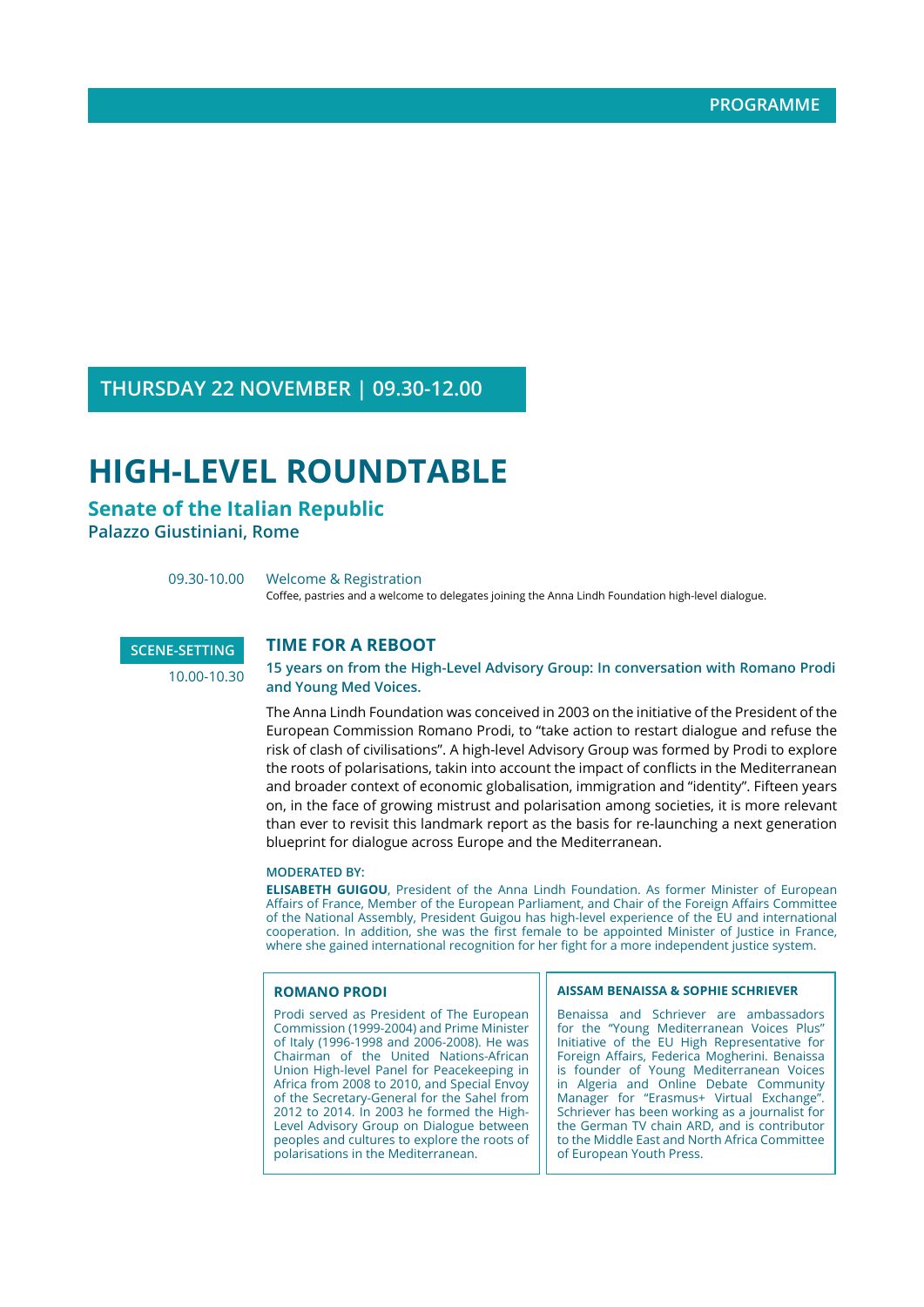**ROUNDTABLE**

10.30-12.00

## **INTERCULTURAL TRENDS REPORT 2018 & INVESTING IN THE FUTURE OF PEOPLE-LED DIALOGUE**

### **Towards a new operational blueprint for the first Euro-Mediterranean Foundation for Dialogue**

During the last fifteen years, inspired by the Prodi Report, the Foundation has led the creation of the largest south/north network for Mediterranean dialogue, involving directly in its programmes many thousands of young leaders, women entrepreneurs, educators, artists, journalists, researchers, local mayors, and policy-makers. As the only Euro-Med institution working from the South, it has weathered many changes across the region, and consolidated its operational infrastructure in 42 Member States. Now is the time to shift from organisation to movement, and to lead an alternative narrative for the Mediterranean based on dialogue and exchange. This also implies putting in motion the founding ambition for the Foundation and making a step change in scaling-up the visibility, reach and impact of this collective movement.

#### **KEY DISCUSSANTS:**

**DR MICHAEL KÖHLER** *European Commission Director for the Neighbourhood South and Professor at the College of Europe*. Previously he was Head of Cabinet to Commissioner for Energy between 2010 and 2013 and Head of Cabinet to Commissioner for Maritime Affairs and Fisheries between 2008 and 2009. He teaches at the College of Europe in Bruges, and is a senior Fellow of the Center for European Integration Studies at the University of Bonn.

#### **RANDA HABIB**

*Author, former Director of Agence France Presse and Amnesty International Regional Director for MENA*. She has 35 years of experience as a journalist based in the Middle East. Randa has reported from Iraq as well as other hotspots and conflict zones throughout the region and interviewed several heads of states. In 2008 she was awarded the highest French award la Légion d'Honneur. She has been member of the EuroMed Media Network.

#### **ALPASLAN OZERDEM**

*Intercultural Expert for the Anna Lindh Report, Director of the Centre for Trust, Peace and Social Studies*. With experience of nearly 20 years in conflict and peace studies, Professor Özerdem has engaged in the development and implementation of strategy, policy making and evaluation in the areas of humanitarianism and post-conflict reconstruction. He is President of Centre for Strategic Research and Analysis (CESRAN).

#### NEXT STEPS AND FUTURE PROGRAMMING:

**Dr Nabil Al-Sharf**, *Executive Director of the Foundation*, and **Eleonora Insalaco**, *Head of Intercultural Trends Research and Foundation Programming*, and **Enrico Molinaro, Ph.D**. *Secretary General of the Italian Network for the Euro-Mediterranean Dialogue (RIDE-APS)/Head of the Italian Network Anna Lindh (ALF)*

**NETWORKING LUNCH**

12.00-13.00

**An opportunity for the Anna Lindh Foundation, strategic partners and delegates to interact over a networking lunch (\*).**

(\*) Transportation has been arranged by the Foundation for international delegates attending the opening of the Rome MED-Dialogues.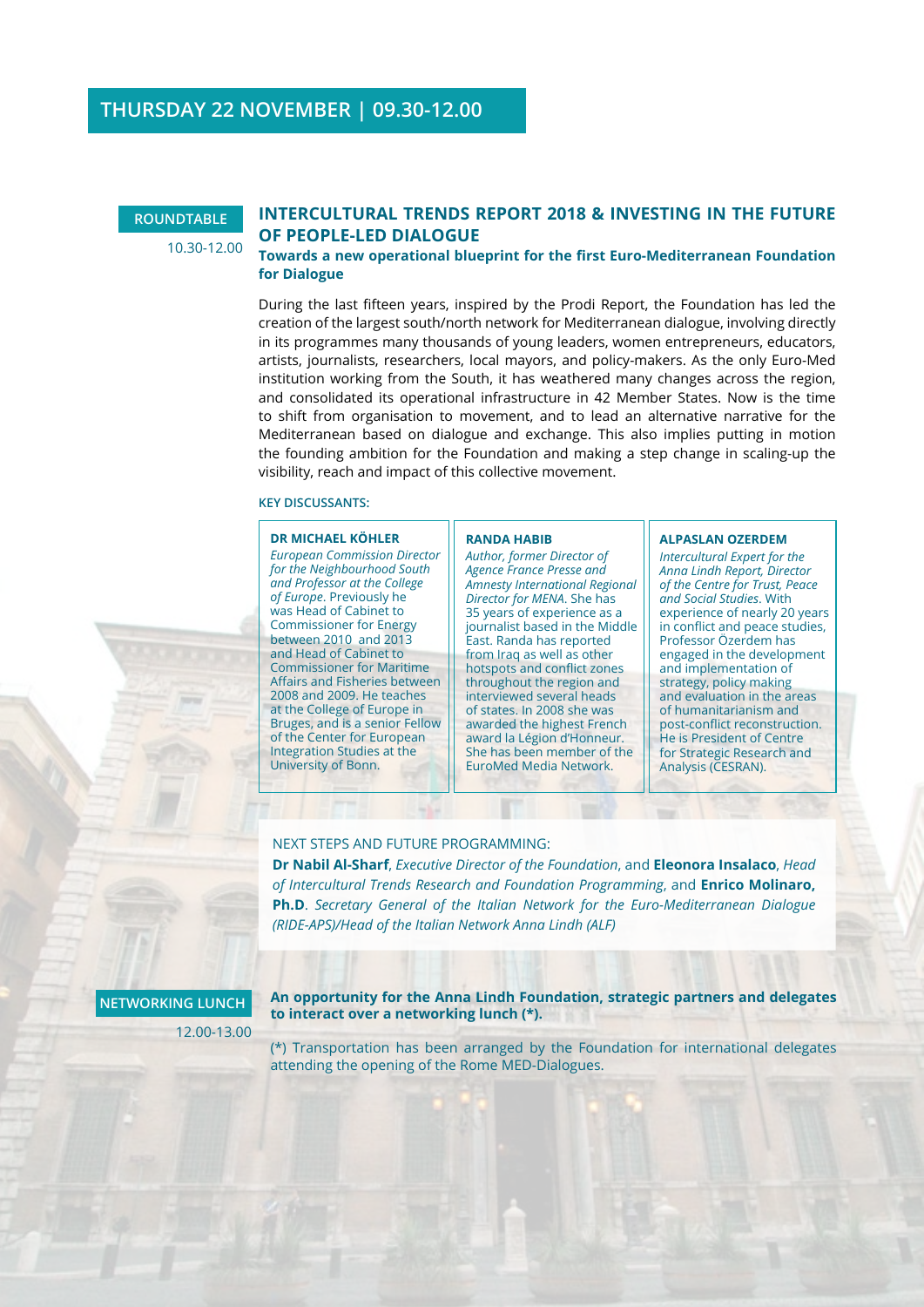## **GLOBAL MEDIA LAUNCH & THE INTERCULTURAL DEBATES**







Rome, 22 November 2018, will mark the global media launch of the region's flagship report on "Intercultural Trends and Social Change in the Euro-Mediterranean region". It also coincides with a region-wide programme of intercultural debates run in more than 30 countries, and in cities and local communities, with the Foundation Network of civil society Networks and its "Young Mediterranean Voices" debate forum.

Established in 2010, the Intercultural Trends Report represents the Foundation's response to one of the main recommendations and concepts of the 2003 High Level Group on Intercultural Dialogue (the "Prodi Groupe des Sages"), namely that any dialogue project must be built on the understanding of deep transformations in our societies, and the analysis of their impact on behaviours, values and perceptions. The Report, that is based on a unique public polling methodology co-designed with Gallup and Ipsos-MORI, is a pioneering resource for the Euro-Mediterranean agenda.

The latest edition of the Intercultural Trends Report (2018) is based on a public opinion survey involving more than 13,000 people across 13 countries, interviewed by Ipsos-MORI about their expectations, concerns, interests and values. The countries studied included eight in the EU (Austria, Croatia, Finland, France, Italy, Poland, Portugal and The Netherlands) and five Southern and Eastern Mediterranean (SEM) countries (Algeria, Israel, Jordan, Palestine and Tunisia). Among the key findings:

- Positive perceptions of the Mediterranean region outscore negative ones.
- Tolerance of those from different cultural backgrounds on matters ranging from work contexts to marriage – exceeds 60%.
- The key qualities associated with defining the Mediterranean region are shared history, shared heritage, and shared way of life – especially cuisine.
- Migration, instability and conflict were also acknowledged as relevant aspects but to a much lesser degree.
- There are some differences in perceptions on the two sides of the Mediterranean, with interviewees in the south focusing on migration more than their counterparts in the north.
- The aspect 'source of conflict' which is a focus for much of the media rated only 25% for strong association in the north and 39% in the south.
- Print media is the second (40%) most trusted source for information in European countries. However in SEM countries only 15% of respondents think print is a trusted source.
- 37% of 15-29 year olds in SEM countries find Online Media and Social Media trusted sources of information about European countries.
- In terms of the efficiency of mechanisms to prevent and deal with conflicts and radicalisation in the Euro-Mediterranean region, 8 out of 10 respondents think that education and youth programmes that foster youth-led dialogue initiatives would be 'very' or 'somewhat' efficient.
- 9 out of 10 Europeans (92%) and SEM (88%) see the potential of cooperation in relation to opportunities for entrepreneurship, innovation and youth employment.